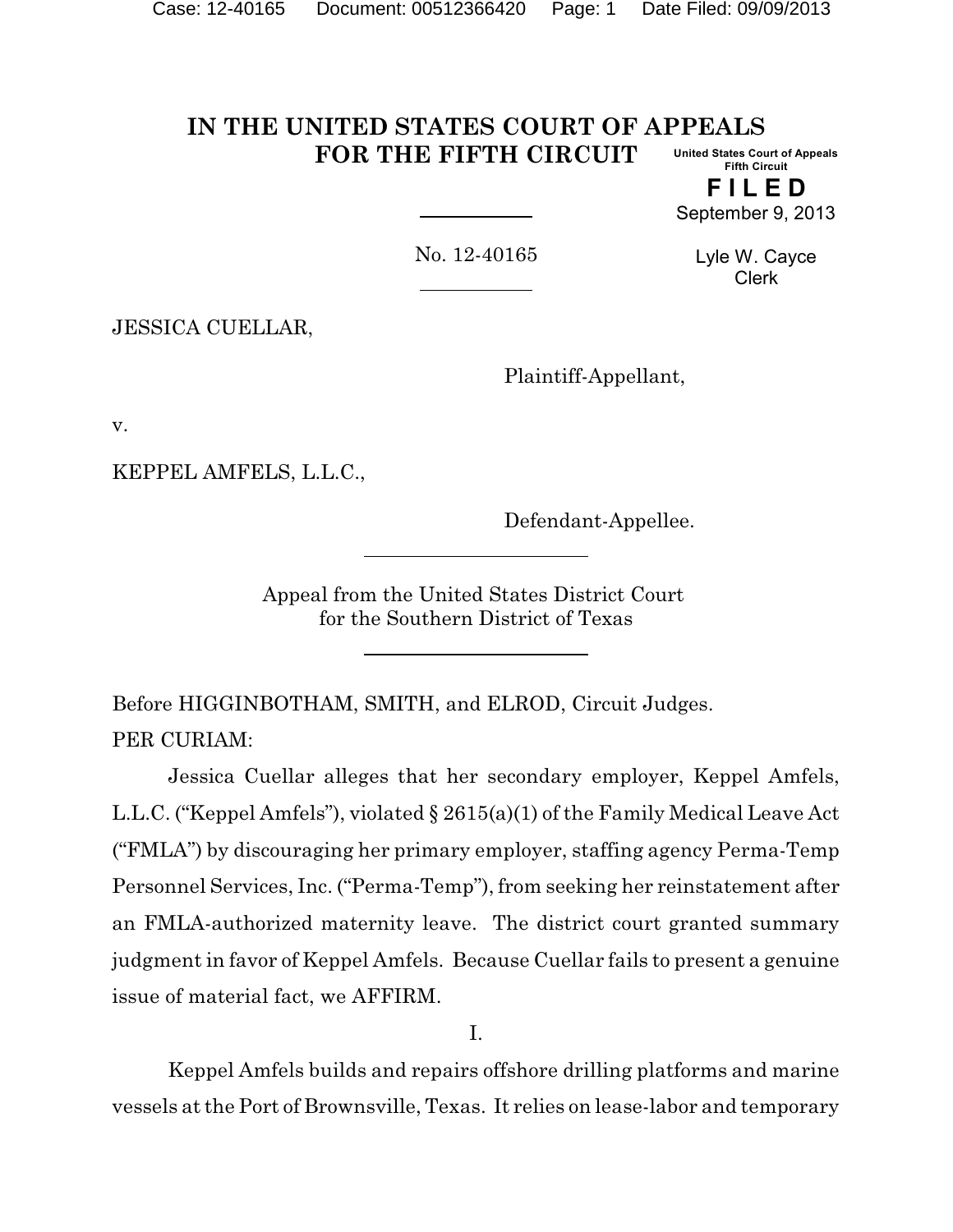staffing agencies, including Perma-Temp, to staff about half of its local work assignments. Although these agencies fill "temporary" positions, some placements last for several years.

Keppel Amfels and Perma-Temp started working together in about 1996. According to Cuellar, the entities developed a course-of-dealing over the years: "When an opening at Keppel Amfels arose, Perma-Temp would select three to four candidates from its pool of available workers and send their resumes to Keppel Amfels. Keppel Amfels would use those resumes to decide which candidates it would interview and which candidate would fill the opening." Cuellar emphasizes that Perma-Temp never offered to send a worker to fill a new or replacement position *unless and until* it received a request from Keppel Amfels.

When a Material Information Clerk assignment opened in June 2007, Perma-Temp recommended, and Keppel Amfels hired, Cuellar. Cuellar became pregnant at some time during her employment and notified both Perma-Temp and Keppel Amfels that she would require medical leave following the birth of her child. Cuellar went into pre-term labor on August 17, 2008, and gave birth a few days later.

Cuellar alleges that, on the same day that she informed Keppel Amfels that she had been admitted to the hospital for pre-term labor, Cuellar's supervisor requested a replacement employee. The supervisor noted on a personnel requisition form that the reason for the request was to "temporarily fill in for employee out on maternity leave and permanently replace employee retiring at end of year." Keppel Amfels selected Geralyn Perez, the daughter of a Keppel Amfels Project Manager, for the position. According to Perez, a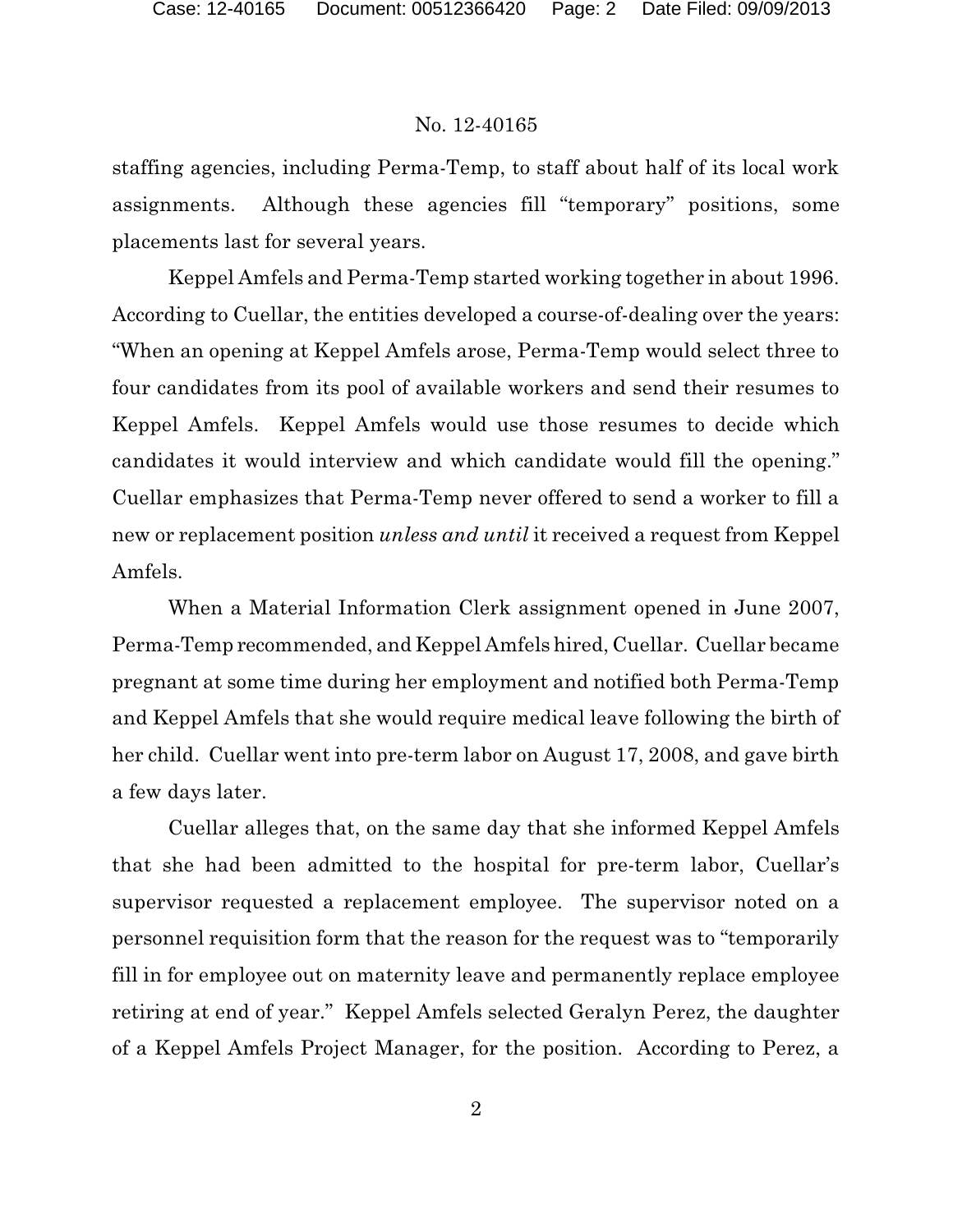Keppel Amfels supervisor told her that "somebody was on maternity leave and [Perez] was taking her place." Perez started on August 20, 2008.

Cuellar further alleges that, three days into her maternity leave, Keppel Amfels informed Perma-Temp that it had terminated her assignment. Cuellar bases this factual assertion on a note in Perma-Temp's database, which states: "On 8/21/08 Ben Sandoval [of Keppel Amfels's human resources department] just [called] to let us know that he is ending [Cuellar's] job as of today and also stated that she is able to be re-hired." Sandoval does not remember making this call to Perma-Temp and, in any event, disputes that he would have used the term "ending" regarding Cuellar's position. Sandoval concedes, however, that he probably told Perma-Temp that Keppel Amfels intended to replace Cuellar with another employee. Although Cuellar was eligible for re-hire, meaning that she was not terminated for cause, Keppel Amfels did not hold any position open for her.

Unaware of these events, Cuellar called her supervisor at Keppel Amfels when she was released to return to work. Cuellar's supervisor transferred her to Sandoval in Keppel Amfels's human resources department. According to Cuellar, Sandoval told her that Keppel Amfels was "doing fine without her" and that the company would call her if there was another opening in her department. Cuellar then called Perma-Temp and relayed her conversation with Sandoval; she claims that a Perma-Temp employee encouraged her to seek unemployment benefits, which she did. Perma-Temp did not refer Cuellar back to Keppel Amfels or ask Keppel Amfels to reinstate her to the Material Information Clerk position.

Cuellar filed suit against Keppel Amfels, asserting that Keppel Amfels (1)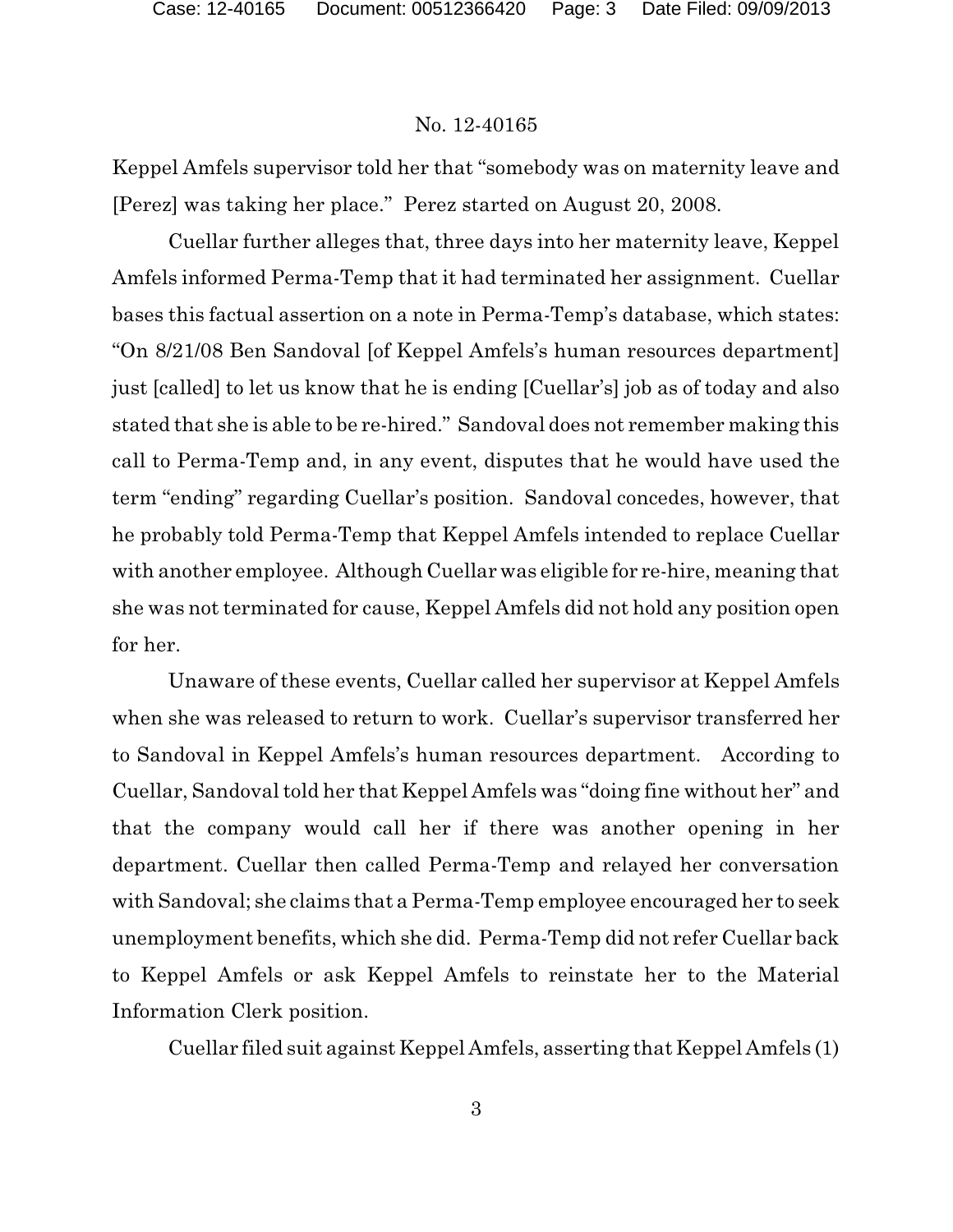interfered with her FMLA rights by "convincing" Perma-Temp not to seek her reinstatement in violation of 29 U.S.C.  $\S$  2615(a)(1), and (2) retaliated against her based on her exercise of FMLA rights in violation of § 2615(a)(2). On summary judgment, the district court "merged" Cuellar's claims and analyzed them both pursuant to the *McDonnell-Douglas* burden-shifting regime. It held that Cuellar stated a *prima facie* case, but concluded that both of her claims failed because there was "no evidence in the record that [Keppel] Amfels acted with a discriminatory animus by terminating Cuellar's assignment." Accordingly, the district court granted Keppel Amfels's motion for summary judgment and dismissed Cuellar's claims against Keppel Amfels with prejudice.<sup>1</sup> Cuellar appeals only the dismissal of her  $\S 2615(a)(1)$  "interference" claim.<sup>2</sup>

# II.

We review *de novo* a district court's grant of summary judgment, applying the same standard as the district court. *Ford Motor Co. v. Tex. Dep't of Transp.*, 264 F.3d 493, 498 (5th Cir. 2001) (citation omitted). Summary judgment is appropriate "if the movant shows that there is no genuine dispute as to any material fact and the movant is entitled to judgment as a matter of law." Fed. R. Civ. P. 56(a). "A genuine issue of material fact exists when the evidence is such that a reasonable jury could return a verdict for the non-moving party."

<sup>&</sup>lt;sup>1</sup> For the same reason, the district court denied Cuellar's cross motion for summary judgment as to her interference and retaliation claims.

 $2^2$  Cuellar does not challenge the district court's determinations that: (1) Cuellar was subject to joint employment, with Perma-Temp as her primary employer and Keppel Amfels as her secondary employer; (2) Keppel Amfels is not liable for failure to reinstate Cuellar to her position because Perma-Temp did not refer her to Keppel Amfels after the birth of her child; and (3) Keppel Amfels did not act with discriminatory animus.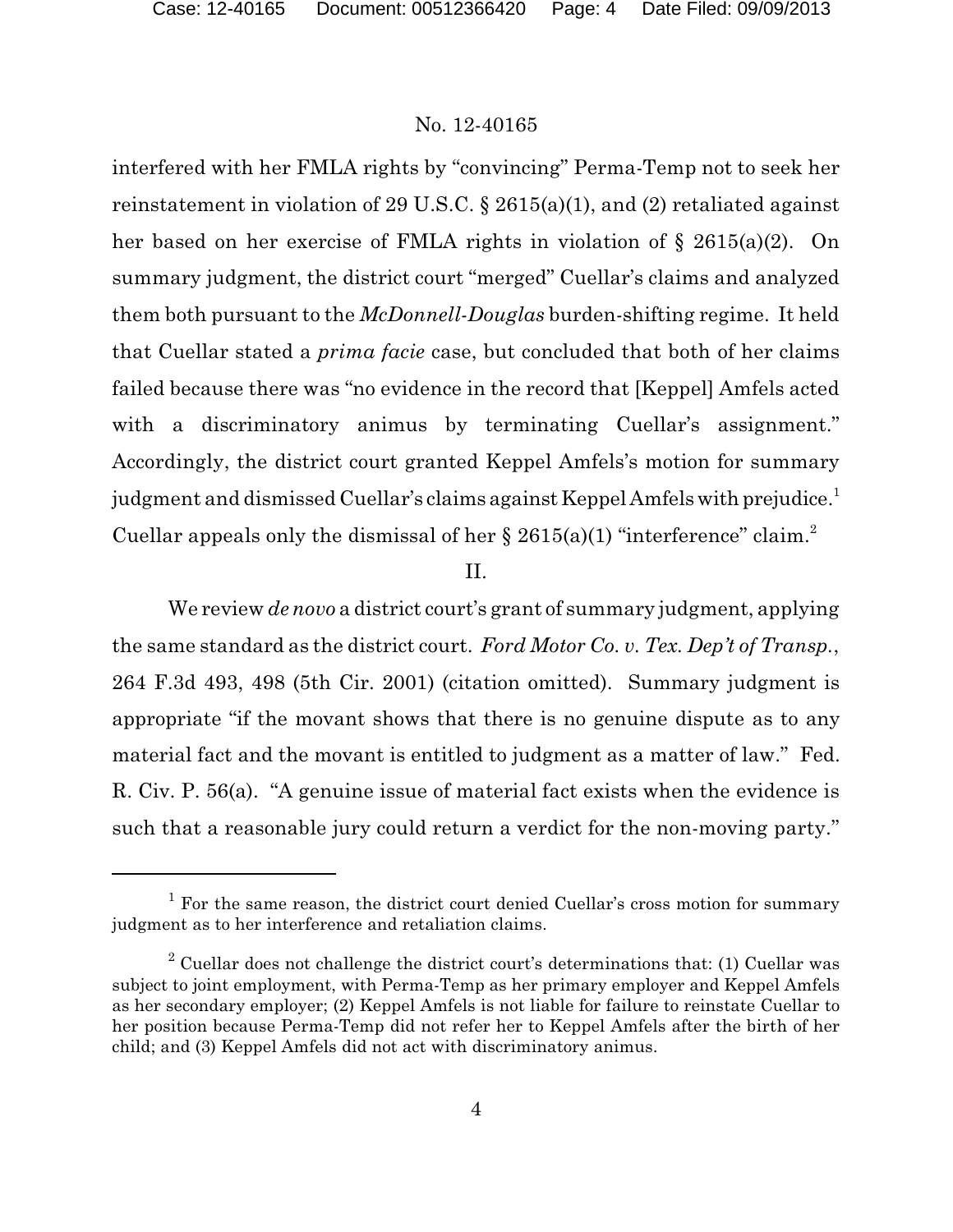*Gates v. Tex. Dep't of Protective & Regulatory Servs.*, 537 F.3d 404, 417 (5th Cir. 2008) (citing *Anderson v. Liberty Lobby, Inc.*, 477 U.S. 242, 247–48 (1986)). "On cross-motions for summary judgment, we review each party's motion independently, viewing the evidence and inferences in the light most favorable to the nonmoving party." *Ford*, 264 F.3d at 498 (citing *Taylor v. Gregg*, 36 F.3d 453, 455 (5th Cir. 1994)).<sup>3</sup>

# III.

Congress enacted the FMLA to permit eligible employees "to take reasonable leave for medical reasons, for the birth or adoption of a child, and for the care of a child, spouse, or parent who has a serious health condition." *Elsensohn v. St. Tammany Parish Sheriff's Office*, 530 F.3d 368, 372 (5th Cir. 2008) (citing 29 U.S.C. § 2601(b)(2)). The statute guarantees eligible employees a total of twelve weeks of leave in a one-year period when the leave relates to the birth of a child. 29 U.S.C.  $\S 2612(a)(1)$ . Upon the employee's timely return, the employer must reinstate the employee "to the same position as previously held or a comparable position with equivalent pay, benefits, and working conditions." *Smith v. E. Baton Rouge Parish Sch. Bd.*, 453 F.3d 650, 651 (5th Cir. 2006) (citing 29 U.S.C. § 2614(a)(1)).

 $3$ As a threshold matter, we address Keppel Amfels's argument that Cuellar waived her right to appeal because she cited to an Addendum of Undisputed Facts, rather than the underlying record evidence. We disagree. The underlying evidence appears in the record and is identifiable based on Cuellar's citations in the Addendum of Disputed Facts. While this citation method is technically improper, it is not so egregious as to merit waiver. *See United States v. Stewart*, 466 F. App'x 340, 341 (5th Cir. 2012) (concluding that a plaintiff abandoned an issue when his brief contained "no citations to the record in support of either his statement of the facts or his legal argument"); *Hernandez v. Grubbs*, 82 F. App'x 866, 867 (5th Cir. 2003) (dismissing an appeal as frivolous when the plaintiff wholly failed to provide references to the page number of the record to support statements of fact).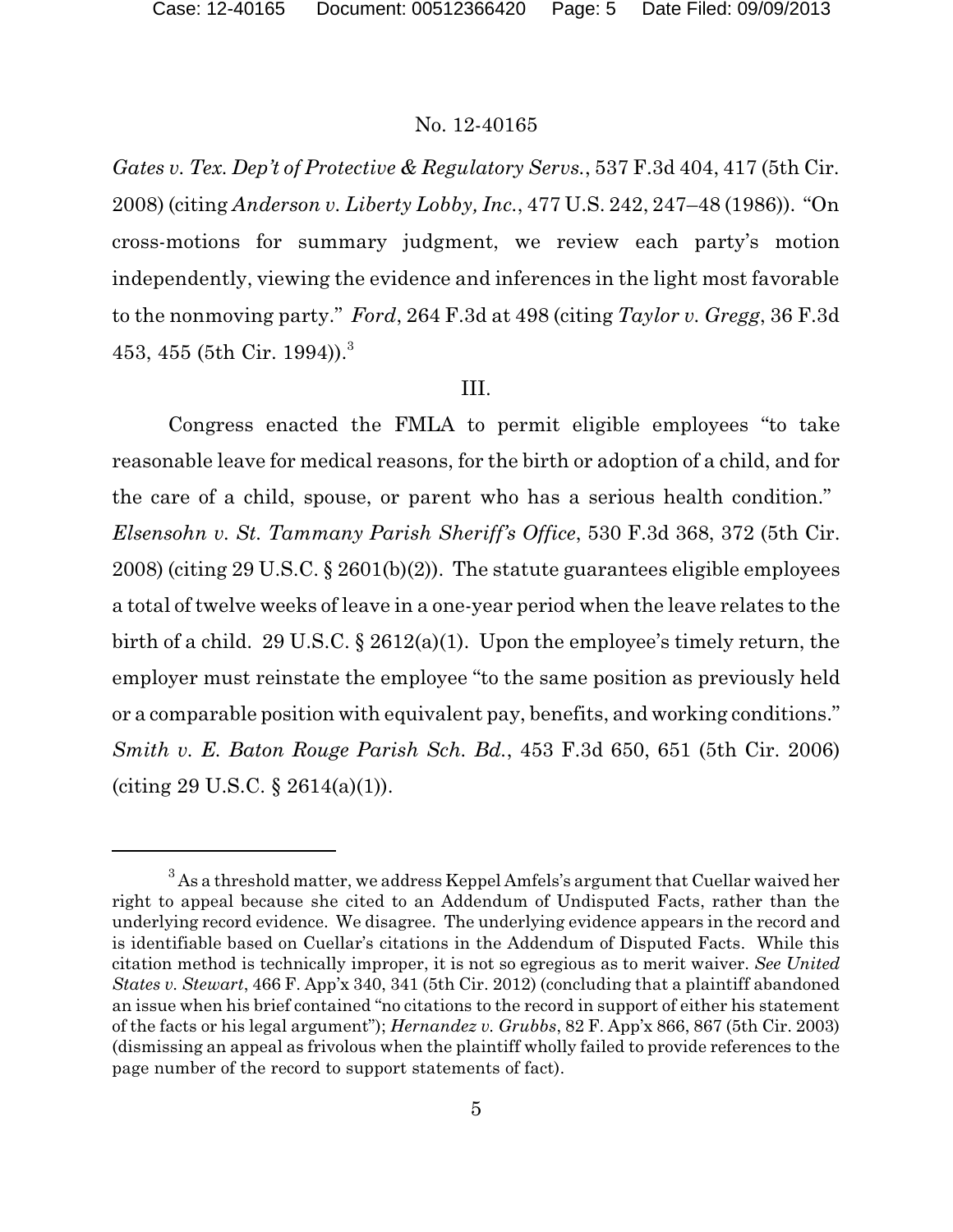Where two businesses "exercise some control over the work or working conditions of the employee, the businesses may be joint employers under FMLA." 29 C.F.R. § 825.106(a). Under the relevant regulations, a joint employer's obligations under the FMLA depend on whether it is the "primary" or "secondary" employer. *Id.* § 825.106(c). Where an employee obtains employment through a temporary placement agency, "the placement agency most commonly would be the primary employer." *Id.* Applying the regulations here, we conclude that Perma-Temp was Cuellar's primary employer, and Keppel Amfels was her secondary employer.

Only the primary employer is responsible for providing FMLA leave. *Id*. § 825.106(c). In addition, "[j]ob restoration is the primary responsibility of the primary employer." *Id.* § 825.106(e). A secondary employer bears only a conditional burden: it "is responsible for accepting an employee returning from FMLA leave . . . *if* [it] continues to utilize an employee from the temporary placement agency, and the agency chooses to place the employee with the secondary employer." *Id.* (emphasis added).

A secondary employer is not without independent FMLA obligations, however. In addition to its conditional job-restoration duty, a secondary employer is "*also* responsible for compliance with the prohibited acts provisions with respect to its jointly employed employees . . . ." *Id.* (citing  $\S$  825.220(a)) (emphasis added). The "prohibited acts provisions" appear in § 2615, and include two relevant categories of illegal behavior:

(1) Exercise of rights

It shall be unlawful for any employer to interfere with, restrain, or deny the exercise of or the attempt to exercise, any right provided under this subchapter.

(2) Discrimination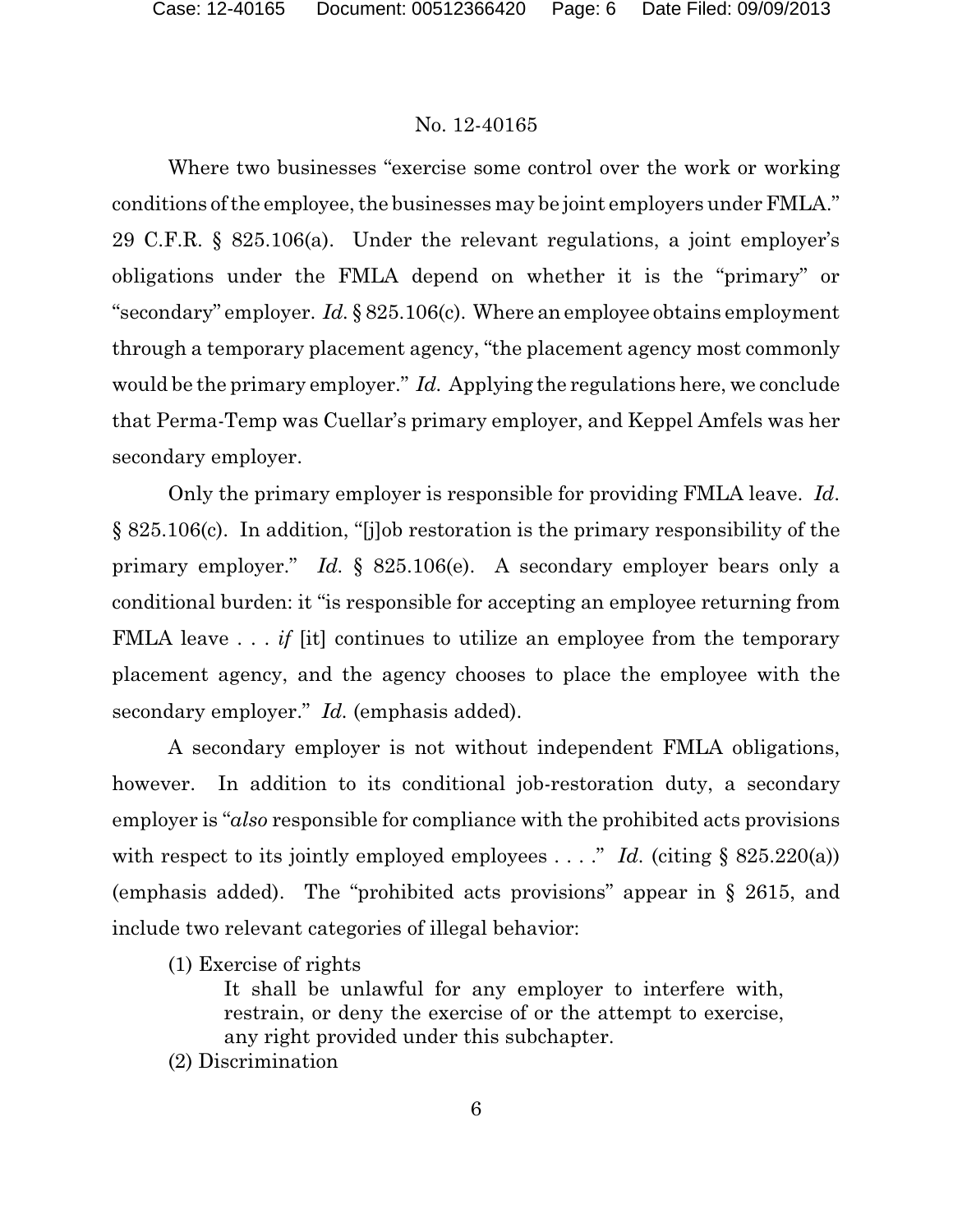It shall be unlawful for any employer to discharge or in any other manner discriminate against any individual for opposing any practice made unlawful by this subchapter.

29 U.S.C. § 2615(a). The regulations provide that "interfering with" the exercise of an employee's rights "would include, for example, not only refusing to authorize FMLA leave, but discouraging an employee from using such leave" and "manipulation by a covered employer to avoid responsibilities under FMLA." 29 C.F.R. § 825.220(b). The comments to the final rule implementing the FMLA's joint-employment regulations explain:

[A]lthough job restoration is the responsibility of the primary employer, the purposes of the Act would be thwarted if the secondary employer is able to prevent an employee from returning to employment. Accordingly, the regulations are revised to provide that the secondary employer is responsible for accepting an employee returning from leave in place of any replacement employee. Furthermore, the secondary employer (client employer) must observe FMLA's prohibitions in  $\S$  105(a)(1), including the prohibition against interfering with, restraining, or denying the exercise of or attempt to exercise any rights provided under the FMLA. *It would be an unlawful practice, in the Department's view, if a secondary employer interfered with or attempted to restrain efforts by the primary (temporary help) employer to restore an employee who was returning from FMLA leave to his or her previous position of employment with the secondary (client) employer (where the primary (temporary help) employer is still furnishing the same services to the secondary (client) employer).* Because the secondary employer is acting in the interest of the primary employer within the meaning of  $\S 101(4)(A)(ii)(I)$  of the Act, the secondary employer has these responsibilities, regardless of the number of employees employed.

The Family and Medical Leave Act of 1993, 60 Fed. Reg. 2180, 2183 (Jan. 6, 1995) (codified at 29 C.F.R. § 825) (emphasis added). Thus, as *Amici* note, that a primary employer bears the main responsibility for job restoration "does not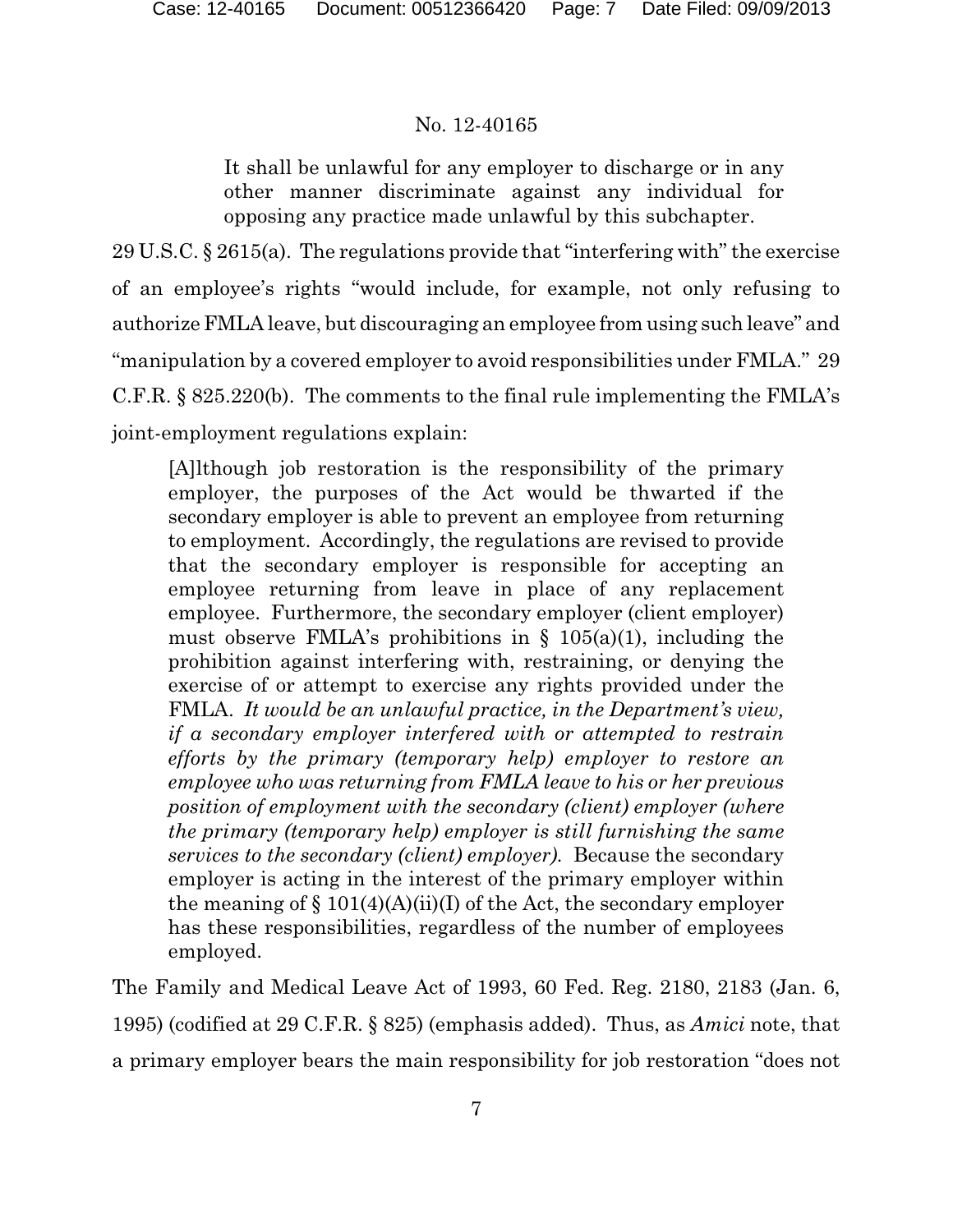enable secondary client employers to avoid responsibility for reinstating temporary employees after FMLA leave." Just as a primary employer may not interfere with, or retaliate on account of, an employee's exercise of FMLA rights, neither may a secondary employer.

Here, Cuellar alleged that Keppel Amfels, her secondary employer, violated the first of the prohibited acts provisions  $(\S 2615(a)(1))$  by discouraging Perma-Temp from seeking her reinstatement after her maternity leave. The district court dismissed Cuellar's claim on the ground that she failed to demonstrate a fact issue that Keppel Amfels acted with discriminatory intent. On appeal, the parties dispute whether: (1) Cuellar must prove intent to recover pursuant to  $\S 2615(a)(1)$ , and (2) if not, Cuellar can demonstrate a genuine issue of material fact on the remaining elements of her interference claim. For the purposes of this appeal we assume, *arguendo*, that intent is not an element of Cuellar's § 2615(a)(1) claim and proceed directly to the second issue.

To succeed on her  $\S 2615(a)(1)$  claim, Cuellar must at least show that Keppel Amfels interfered with, restrained, or denied her exercise or attempt to exercise FMLA rights, and that the violation prejudiced her. *Ragsdale v. Wolverine World Wide, Inc.*, 535 U.S. 81, 89 (2002). According to Cuellar, "Keppel Amfels'[s] actions . . . convinced both Perma-Temp and Cuellar it was fruitless to refer her back to Keppel Amfels for reinstatement." She emphasizes that the long-standing course of dealing between her employers was that Perma-Temp "never referred workers without a request from Keppel Amfels." And, "Keppel Amfels had and exercised the authority to decide whether or not Cuellar would be allowed to return to work there." Thus, Cuellar asserts that by replacing her, telling Perma-Temp that her employment was terminated, and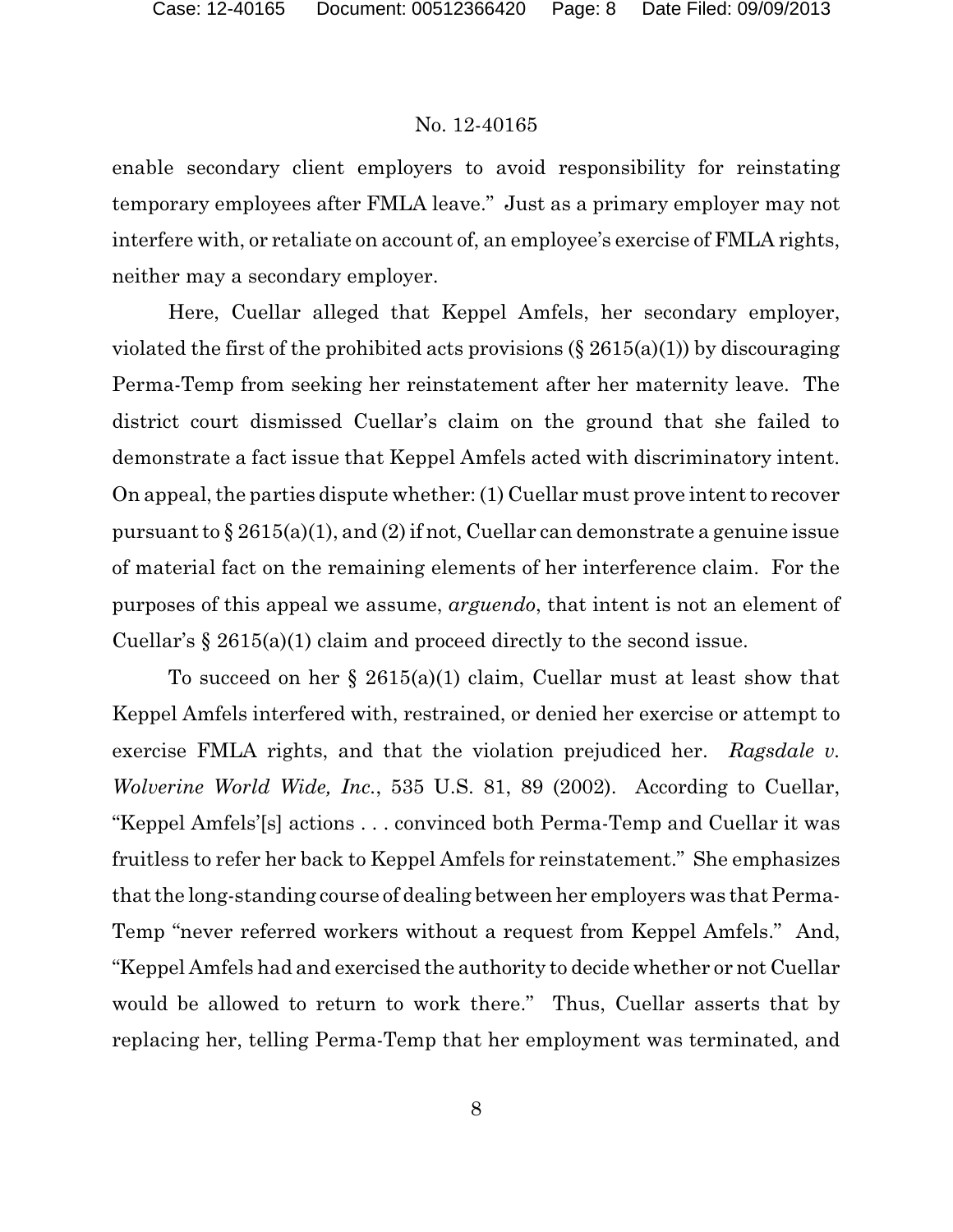telling her, upon her return from leave, that she no longer had a position at Keppel Amfels, Keppel Amfels "prevented Cuellar from exercising fully her right to be reinstated."<sup>4</sup>

Keppel Amfels argues that these incidents cannot constitute "interference," as they would extendFMLA entitlements past their statutory and regulatory limits in the joint-employment context. We agree. The regulations permit, even expect, a secondary employer to rely on a primary employer to provide FMLA leave: a temporary employee's relationship with a secondary employer *may end and never be restored* without any violation of the FMLA. 29 C.F.R. § 825.106(e). As explained above, the "primary responsibility" for job restoration falls on the primary employer; a secondary employer need only accept an employee returning from FMLA leave if it "continues to utilize an employee from the temporary placement agency, *and the agency chooses to place the employee with the secondary employer.*" *Id.* (emphasis added). Thus, Keppel Amfels acted within its rights to replace Cuellar temporarily, and had no obligation to reinstate her absent a request from Perma-Temp. The statute and regulations demonstrate that "interference" requires something more to create liability against a secondary employer.

There is nothing more here. That Perma-Temp typically relied on Keppel Amfels to initiate a request for a temporary employee to fill a new position cannot create a fact issue, as it says nothing about the entities' expectations

<sup>&</sup>lt;sup>4</sup> According to Cuellar, Perma-Temp believed that she would return to Keppel Amfels until Sandoval, a Keppel Amfels employee, indicated that Cuellar's assignment was over. Perma-Temp took Sandoval's communication to mean that Cuellar would need to apply and be hired for a new position before she could return to Keppel Amfels, making reinstatement to the same position impossible. Cuellar contends that Keppel Amfels "confirmed" this message when it told her that her position had been filled.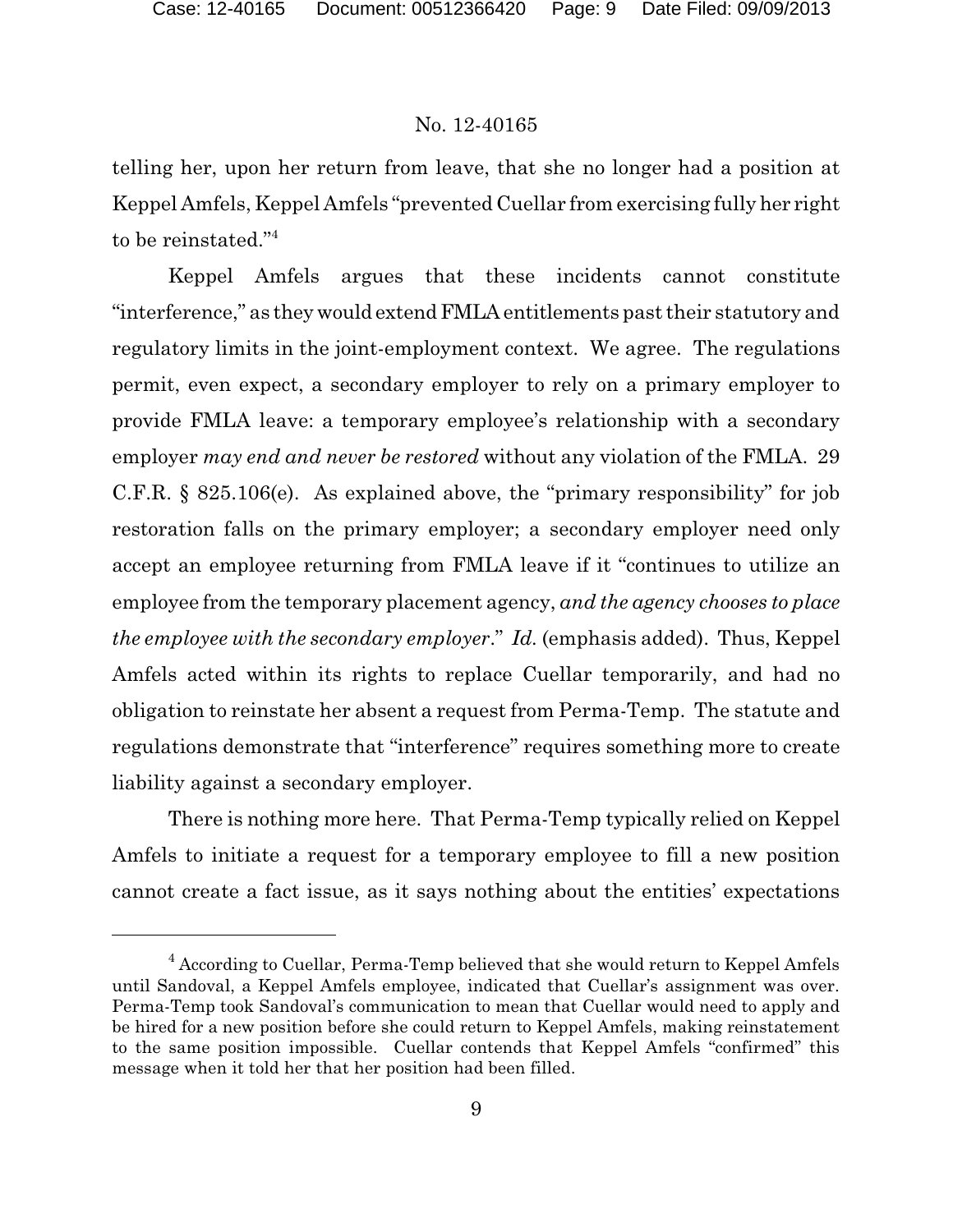when confronted with an employee's return from FMLA leave. Although Cuellar frames Keppel Amfels's actions as "convincing" Perma-Temp not to seek her reinstatement, the allegations simply do not support that inference.

Ultimately, we agree with Keppel Amfels that to hold it liable on these facts would be to place it in the position of a primary employer and, therefore, create an employment relationship that did not exist prior to Cuellar's leave. As a district court addressing similar facts explained:

The plain language of the FMLA provides that no employee will be entitled to any position to which the employee would not have been entitled had leave not been taken. *See* 29 U.S.C. § 2614(a)(3). As set forth above, there is no dispute that Plaintiff was an employee leased from RAS to Moore Wallace. Plaintiff's insistence that Moore Wallace reinstate her directly, regardless of the consent of RAS, would require that Moore Wallace hire her as a direct employee, thereby creating an employment relationship that did not exist prior to Plaintiff taking leave. In sum, requiring Moore Wallace to reinstate Plaintiff on its own is contrary to the plain language of the statute.

*Stierl v. Ryan Alt. Staffing, Inc.*, No. 4:06-CV-1751, 2007 WL 1306601, at \*5 (N.D. Ohio May 3, 2007). Because Cuellar fails to create a fact issue that Keppel Amfels's actions went beyond what the relevant FMLA statutory and regulatory provisions allow, her claim fails regardless of whether intent is an element of her claim. For this reason, we AFFIRM.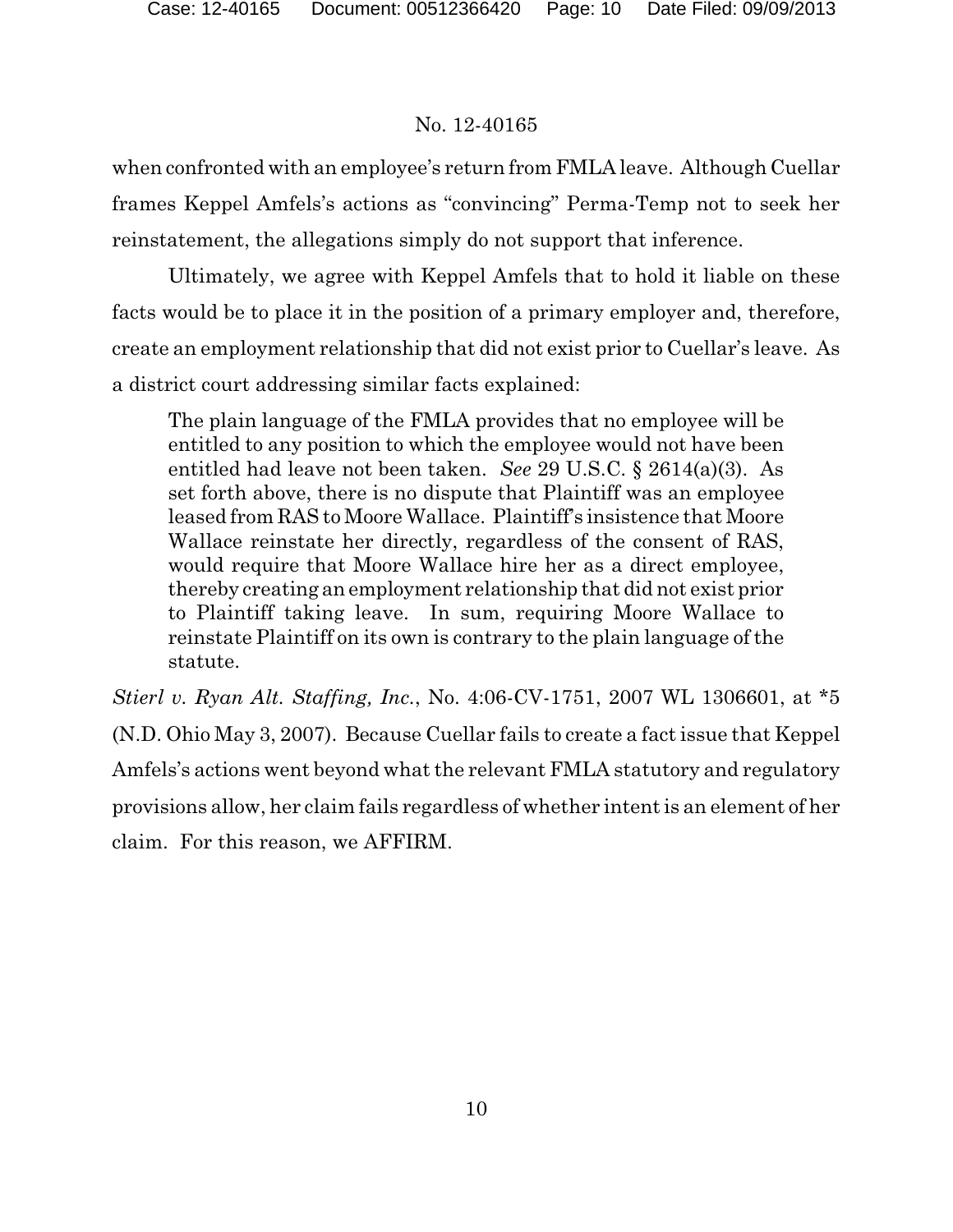JENNIFER WALKER ELROD, Circuit Judge, specially concurring:

Although we affirm the district court's decision on a separate ground, the issue on which the district court ruled and that the parties extensively briefed on appeal is whether a plaintiff must prove that the defendant acted with discriminatory intent to succeed on a claim for "interference" with an FMLA entitlement pursuant to  $\S 2615(a)(1)$ . Keppel Amfels would have us answer this question based on the label that we use to describe the claim: specifically, whether we call it "prescriptive" or "proscriptive." In my view, however, these labels have become more distracting than helpful, and have resulted in unnecessary confusion. I write separately to emphasize that, under our existing precedent, the critical inquiry is not what name we use to describe a plaintiff's  $\S 2615(a)(1)$  claim; rather, it is whether the claim, by its nature, arises from the denial of a substantive FMLA entitlement.

We have used the terms "prescriptive" and "proscriptive" to describe the FMLA's prohibited acts provisions.<sup>1</sup> *See, e.g.*, *Elsensohn v. St. Tammany Parish Sheriff's Office*, 530 F.3d 368, 372 (5th Cir. 2008); *Haley v. Alliance Compressor LLC*, 391 F.3d 644, 649 (5th Cir. 2004). In general, the term "prescriptive" refers to the substantive FMLA rights an employer owes its employees. *See Hunt v. Rapides Healthcare Sys., LLC*, 277 F.3d 757, 763 (5th Cir. 2001). An employer's "proscriptive" obligations, on the other hand, bar it from "penalizing an employee for the exercise of FMLA rights." *Id.* at 763. Unfortunately, however, our use

<sup>1</sup> The First and Fourth Circuits also use these terms. *See, e.g.*, *Hodgens v. Gen. Dynamics Corp.*, 144 F.3d 151, 159–60 (1st Cir. 1998); *Yashenko v. Harrah's NC Casino Co., LLC*, 446 F.3d 541, 546 (4th Cir. 2006).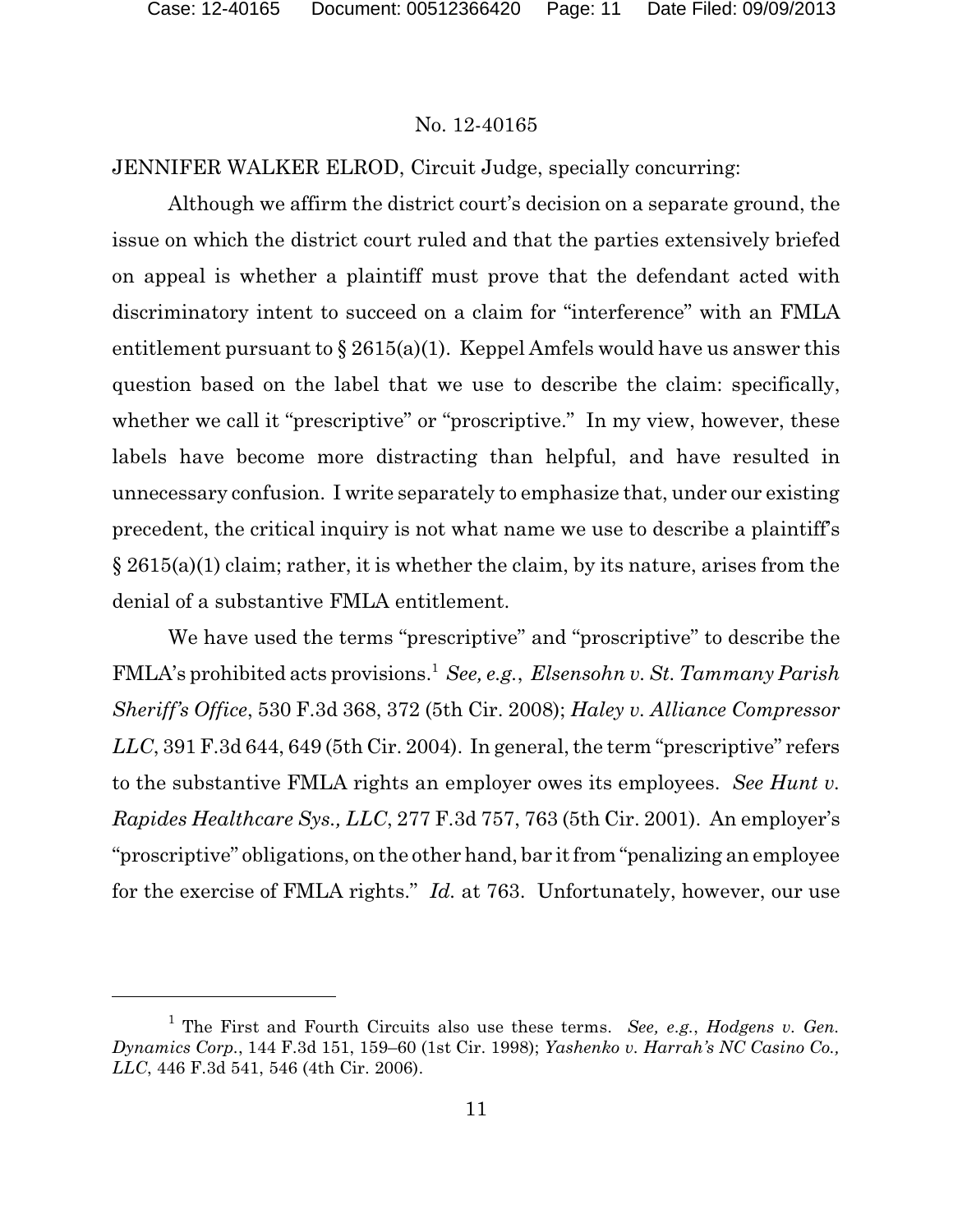of these terms is somewhat inconsistent across cases. Thus, while the proscriptive and prescriptive labels have utility—particularly in the context of the individual cases in which they appear—it is difficult to distinguish FMLA claims based on these terms alone.

More important than the labels that we have used is the substantive analysis that we have applied in evaluating a plaintiff's FMLA claims.<sup>3</sup> Review

<sup>&</sup>lt;sup>2</sup> At times, we have classified claims pursuant to § 2615(a)(1) as "prescriptive" and those pursuant to § 2615(a)(2) as "proscriptive." *See, e.g., Haley.* 391 F.3d at 649 ("claims for violations of [substantive-FMLA] rights invoke entitlement or interference theories and are brought under § 2615(a)(1)," whereas "[c]laims for violations of these rights are brought under § 2615(a)(2)"); *Williams v. Lyondell-Citgo Ref. Co., Ltd.*, 247 F. App'x 466, 468 n.1 (5th Cir. 2007) (The FMLA "has one provision granting prescriptive or substantive rights, and one granting proscriptive rights. *See* § 29 U.S.C. 2615(a)(1) (granting prescriptive rights); 29 U.S.C. § 2615(a)(2) (granting proscriptive rights).").

At other times, however, we have described different substantive provisions of the FMLA—such as 29 U.S.C. § 2612(a)(1)(D)'s requirement that an employer allow for up to twelve weeks of leave—as "prescriptive," and the prohibitions in *both* § 2615(a)(1) and § 2615(a)(2) as "proscriptive." *See, e.g.*, *Elsensohn*, 530 F.3d at 372; *Hunt*, 277 F.3d at 763.

Moreover, we have sometimes used the "interference" and "retaliation" labels favored by our sister circuits to describe a plaintiff's FMLA claims. *See, e.g.*, *Bell v. Dallas Cnty.*, 432 F. App'x 330, 334 (5th Cir. 2011); *Baham v. McLane Foodservice, Inc.*, 431 F. App'x 345, 347 n.1 (5th Cir. 2011); *see also Stallings v. Hussmann Corp*., 447 F.3d 1041, 1051 (8th Cir. 2006) (calling claims under the two prongs of  $\S$  2615(a) "interference" and "retaliation" claims, respectively); *Harris v. Metro. Gov't of Nashville & Davidson Cnty., Tenn.*, 594 F.3d 476, 482 (6th Cir. 2010) (same); *Kauffman v. Fed. Exp. Corp.*, 426 F.3d 880, 884 (7th Cir. 2005) (same); *Smith v. Diffee Ford-Lincoln-Mercury, Inc.*, 298 F.3d 955, 960 (10th Cir. 2002) (same); *Strickland v. Water Works & Sewer Bd. of Birmingham*, 239 F.3d 1199, 1206 n.9 (11th Cir. 2001) ("While the FMLA does not clearly delineate these two claims with the labels 'interference' and 'retaliation,' those are the labels courts have used in describing an employee's claims under the Act." (citing *O'Connor v. PCA Family Health Plan, Inc.*, 200 F.3d 1349, 1352 (11th Cir. 2000))).

<sup>3</sup> *Cf. Mellen v. Trustees of Boston Univ.*, 504 F.3d 21, 26–27 (1st Cir. 2007) ("[W]hat matters is 'whether the plaintiff is, at bottom, claiming that the employer denied his or her substantive rights under the FMLA or that the employer retaliated against him or her for having exercised or attempted to exercise those rights.'" (quoting *Colburn v. Parker Hannifin/Nichols Portland Div.*, 429 F.3d 325, 332 (1st Cir. 2005))).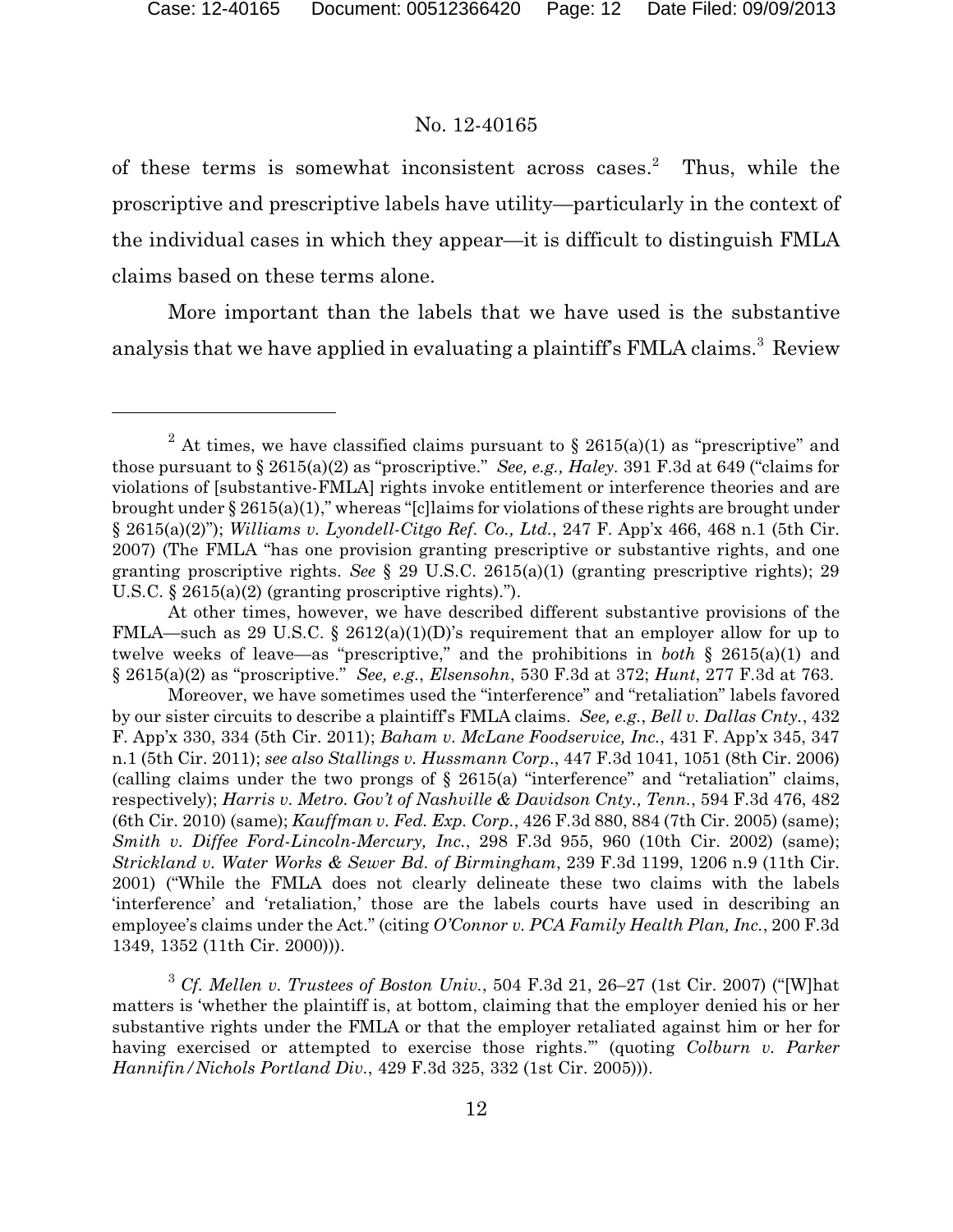of the relevant case law reveals an underlying principle: whatever they are called, claims that arise from the deprivation of an FMLA entitlement do not require a showing of discriminatory intent, whereas claims that arise from alleged retaliation for an employee's exercise of FMLA rights *do*. *Nero* and *Chaffin* illustrate this principle in action. *Compare Nero v. Indus. Molding Corp.*, 167 F.3d 921, 927 (5th Cir. 1999), *with Chaffin v. John H. Carter Co., Inc.*, 179 F.3d 316, 319 (5th Cir. 1999),<sup>4</sup> *partially abrogated on other grounds by Reeves v. Sanderson Plumbing Prods., Inc.*, 530 U.S. 133, 146–49 (2000).

In *Nero*, a plaintiff argued that his termination during FMLA leave constituted an unlawful interference with his right to reinstatement. 167 F.3d at 927. The defendant attempted to pigeonhole the plaintiff's claim as one for retaliation, arguing that Nero could not recover because there was no evidence of intent. *Id.* at 926–27. But this reflected "a misunderstanding of Nero's claim." *Id.* at 927. "Nero argued repeatedly and clarified at trial that he is 'not saying he got fired because of taking the leave.' Rather, Nero argued consistently throughout trial that 'the crux of the claim [is that] he wasn't restored' to his job." *Id.* The court held that Nero need not prove intent: "Because the issue is the right to an entitlement, the employee is due the benefit if the statutory requirements are satisfied, *regardless of the intent of the employer*." *Id.*  (emphasis added) (quoting *Hodgens v. Gen. Dynamics Corp*., 144 F.3d 151, 159–60 (1st Cir. 1998)). The court declined "to consider further [the defendant's]

<sup>&</sup>lt;sup>4</sup> It is worth noting that *Chaffin* is one of the many cases that articulates the prescriptive/proscriptive distinction between FMLA claims. The case attributes the requirement not to "interfere with, restrain, or deny the exercise of . . . any right" to § 2615(a)(2) rather than § 2615(a)(1), where it actually appears, making it difficult to determine which provision the court considered "proscriptive." *Chaffin*, 179 F.3d at 319 n.6.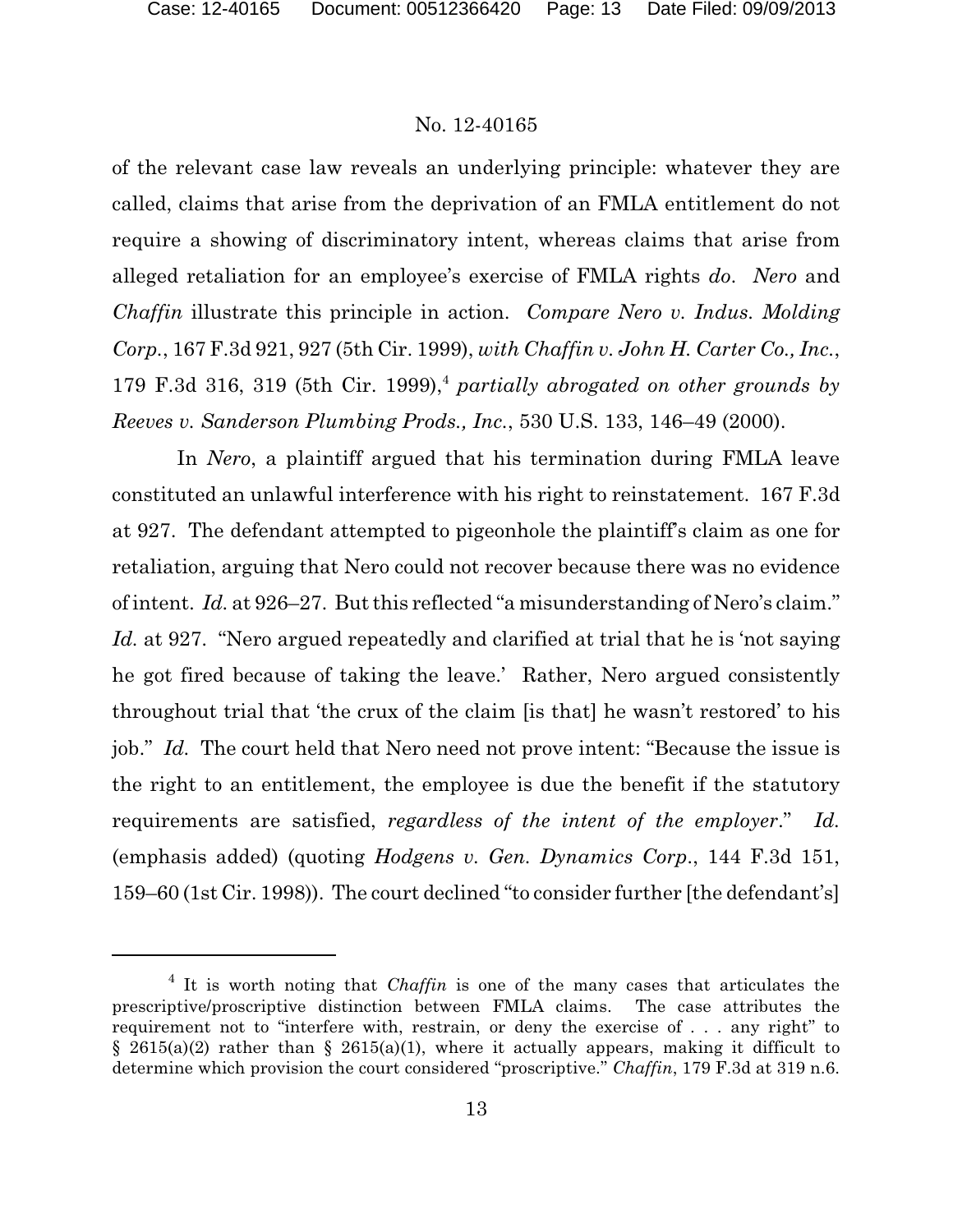immaterial argument" on intent and upheld a jury verdict on Nero's FMLA claim. *Id.* 

In *Chaffin*, on the other hand, the plaintiff made "no claim that [the defendant] denied her a substantive entitlement under the FMLA. Rather, she contend[ed] that [the defendant] punished her for exercising her right under the FMLA to take leave." 179 F.3d at 319. The court imposed an intent requirement, holding that "when direct evidence of discrimination is lacking, the *McDonnell Douglas* organizational framework applies to claims that an employee was penalized for exercising rights guaranteed by the FMLA." *Id.* The court expressly noted that its decision did not "extend to alleged deprivations of substantive rights under the FMLA." *Id.* at 319 n.13. Ultimately, the plaintiff's claim failed because she could not counter the defendant's evidence of a legitimate, nondiscriminatory reason for her termination. *Id.* at 321.

Viewed together, these cases illustrate that a plaintiff need only prove intent when her claims arise out of alleged punishment for the exercise or attempt to exercise an FMLA right.<sup>5</sup> Other cases decided by this court reinforce the same principle. *See, e.g.*, *Hunt*, 277 F.3d at 763–71 (analyzing a plaintiff's claim for failure to award an FMLA entitlement separately from her retaliation claim, imposing the *McDonnell Douglas* burden-shifting regime only in the context of the latter); *Mauder*, 446 F.3d at 579–85 (same). So do cases in our sister circuits. For example, the Tenth Circuit has explained, "[i]f an employer

<sup>5</sup> In my view, *Nero* and *Chaffin* are not in conflict, but rather address different sides of the FMLA coin. In any event, because *Nero* (decided on March 2, 1999) predates *Chaffin* (decided on June 22, 1999), we are bound by the rule of orderliness to follow *Nero* with respect to any irreconcilable differences between the two decisions. *See, e.g.*, *McClain v. Lufkin Indus.*, 649 F.3d 374, 385 (5th Cir. 2011) ("This court's rule of orderliness prevents one panel from overruling the decision of a prior panel.").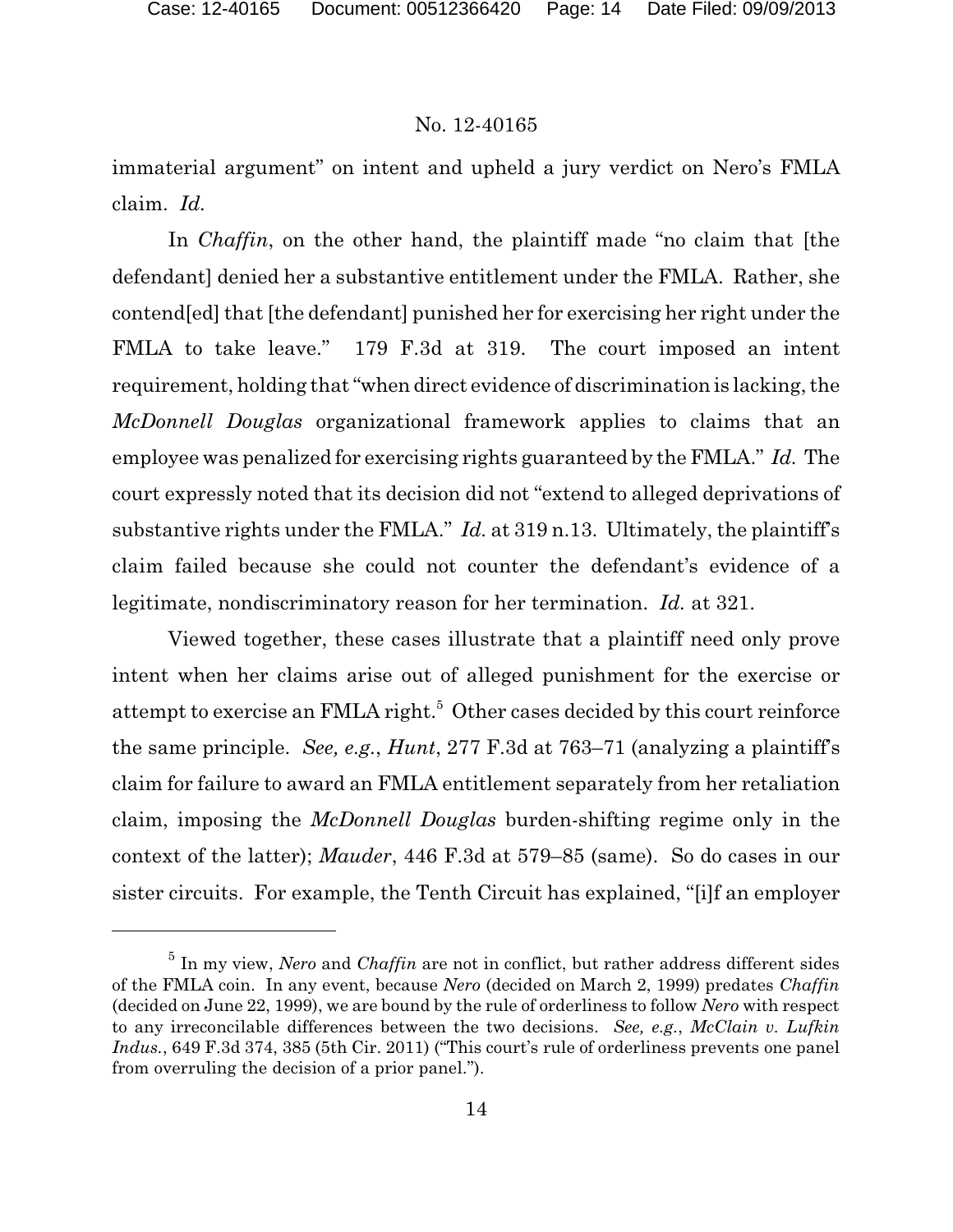interferes with the FMLA-created right to medical leave or to reinstatement following the leave, a deprivation of this right is a violation *regardless of the employer's intent*." *Smith*, 298 F.3d at 960 (emphasis added).<sup>6</sup> In the joint employment context, the Sixth Circuit has likewise noted that an "employer's intent is not directly relevant to the entitlement inquiry." *See Grace v. USCAR*, 521 F.3d 655, 670 (6th Cir. 2008) (citing *Edgar v. JAC Prods.*, 443 F.3d 501, 507 (6th Cir. 2006)).

Applying these principles to this case, I would look to the substance of Cuellar's claim to determine whether it arises from the deprivation of an FMLA entitlement or from punishment exacted for her exercise of an FMLA right.<sup>7</sup> Here, Cuellar alleges that she was denied a substantive FMLA right:

<sup>6</sup> *See also Scruggs v. Carrier Corp.*, 688 F.3d 821, 825 (7th Cir. 2012) ("An interference claim does not require an employee to prove discriminatory intent on the part of the employer; rather, such a claim 'requires only proof that the employer denied the employee his or her entitlements under the Act.'" (quoting *Shaffer v. Am. Med. Ass'n*, 662 F.3d 439, 443 (7th Cir. 2011))); *Stallings*, 447 F.3d at 1050 ("This court has recognized that an employee can prove interference with an FMLA right regardless of the employer's intent." (citation omitted)); *Colburn*, 429 F.3d at 332 ("[Our] approach to an FMLA claim of retaliation is to permit . . . the ultimate burden of proof [to remain] on the plaintiff . . . . *In contrast, employer motive plays no role in a claim for substantive denial of benefits*." (emphasis added) (citations omitted)).

 $\frac{7}{7}$  It can be difficult to determine whether a claim arises from the denial of a substantive entitlement or, instead, from a theory of discrimination or retaliation, especially in the joint employment context. *See, e.g.*, Stacy A. Manning, *Application of the Interference and Discrimination Provisions of the FMLA Pursuant to Employment Termination Claims*, 81 Chi.-Kent L. Rev. 741, 748 (2006) ("The inconsistency as to which provision—and therefore which standard—to apply exists between the district and circuit courts, within the individual circuit courts, and among all of the circuit courts."). This is especially true when an employer terminates its employee's position during an FMLA-protected leave, as "both of the Prohibited Acts provisions are at issue . . . while some courts have concluded that an analysis of the interference provision governs this fact pattern, other courts have concluded that an analysis of the discrimination provision is appropriate." *Id.* at 742; *see also Colburn*, 429 F.3d at 330 ("Notably, however, there is no clear demarcation in § 2615 between what is 'interference' and what is 'discrimination,' and the terms overlap in some situations.").